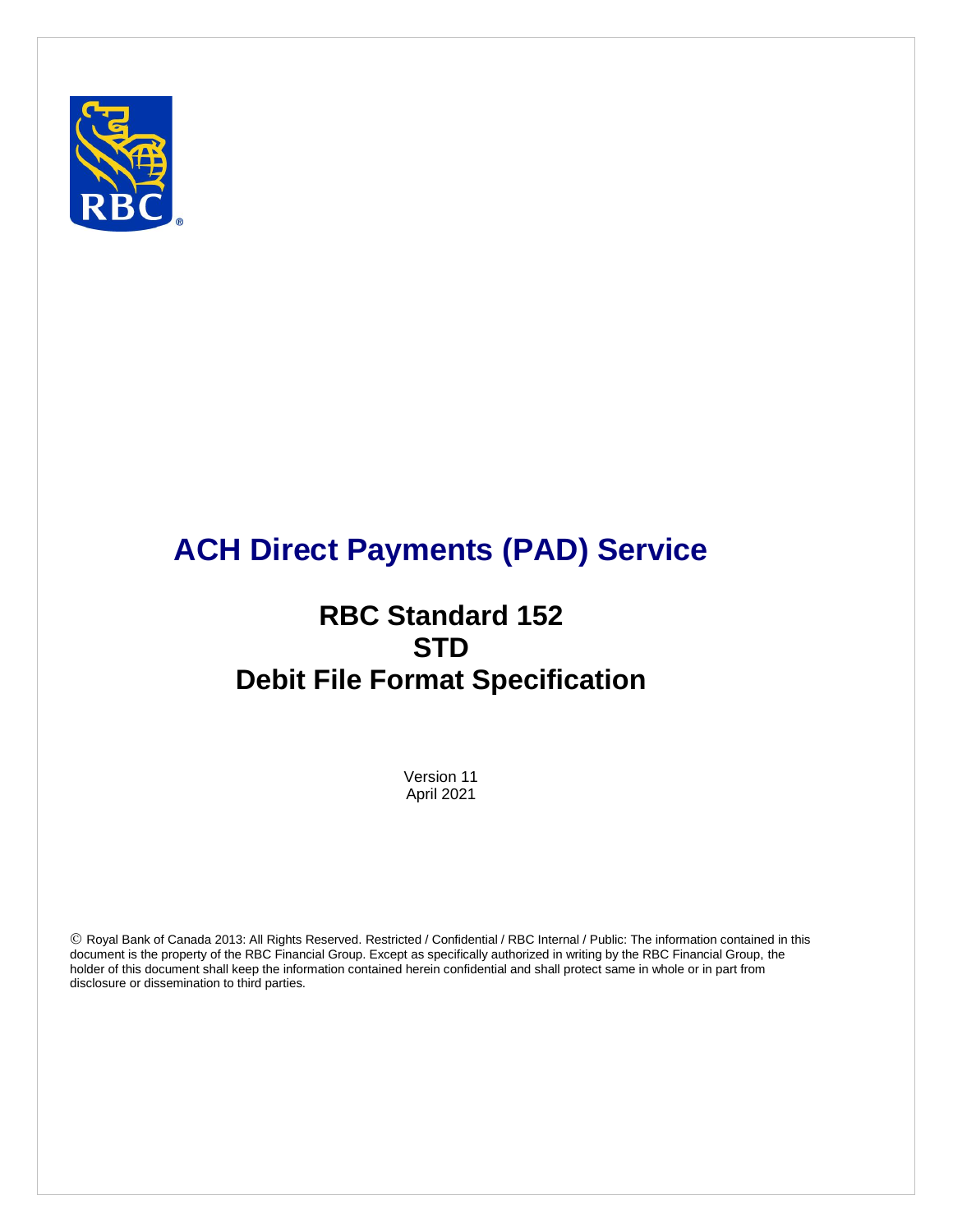# <span id="page-1-0"></span>**Table of Contents**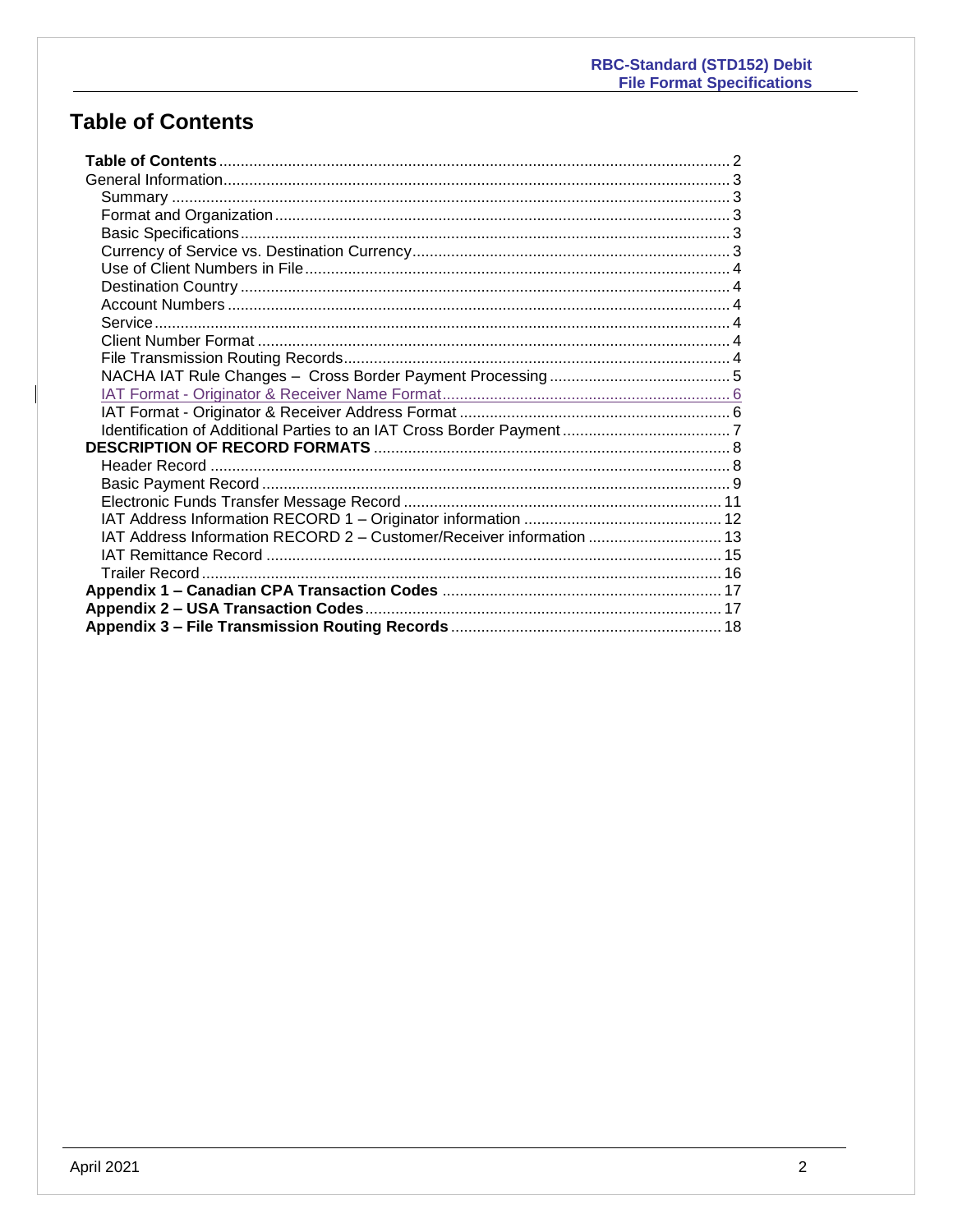# <span id="page-2-0"></span>General Information

## <span id="page-2-1"></span>**Summary**

**RBC Standard Format (STD)** layout is unique to RBC and is recommended for business clients whose electronic CAD or USD payments are destined to Canadian Banks and/or electronic USD payments are destined to USA Banks, and currency conversion. A mixture of electronic USD payments and CAD payments can be part of the same file. Bank Clients who process payments on behalf of other banks/FI's MUST use RBC ACH File Format for processing payments to the USA.

### <span id="page-2-2"></span>**Format and Organization**

Each first and last logical record of any file must be logical record types "A" (Header) and "Z" (Trailer) respectively. All other logical records contain transaction information. A logical file may only contain payment type "D" transactions. Characters to be used are restricted to A-Z and 0-9. Any other characters are not to be used. Please note for payments destined to the USA, the USA ACH Network cannot handle French Characters. If French Characters are received for payments destined to the USA, when RBC processes the cross border payment, the system will replace the French Character with a blank space

Multiple logical files up to a maximum of 1000 can be submitted on a physical transmission.

For transmission protocols consult your Client Service Centre.

### <span id="page-2-3"></span>**Basic Specifications**

- Input must conform to the RBC Standard (STD) Record Descriptions (152 characters per record)
- All fields on the records have an indicator as to their format:
	- $(N) =$  Numeric
	- $(AN) =$  Alphanumeric
- All numeric fields must be unsigned and right justified and zero filled.
- Alphanumeric fields shall be left justified and blank filled.
- All unused fields should have an initial value of zeros (11110000 binary code EBCDIC or 00110000 binary code ASCII), if numeric, or spaces (01000000 binary code EBCDIC or 00110000 binary code ASCII), if alphanumeric.

### <span id="page-2-4"></span>**Currency of Service vs. Destination Currency**

- Header record Currency of service can be Canadian or United States dollars. Currency of service is the same currency as the funding account for the ACH Direct Payment Service.
- Basic record Destination currency can be Canadian or United States dollars. Destination Currency is the currency of the destination account. If the **Destination Currenc**y is different that the currency of the ACH Service Account (funding account), the system will convert the payment at the current rate of exchange at time the payment is selected from the Pending Database. If **"blank" the currency will default to the currency of service.**
- If in the **"Destination Currency"** field on the file layout, the **input is other than CAD, or USD or Blank,** the payment will fail on input and be flagged as invalid error for each applicable payment.

#### Example: ACH Direct Deposit Service PDS - CAD

- Currency of Service is Canadian \$\$
- Payment Record amount  $= $100$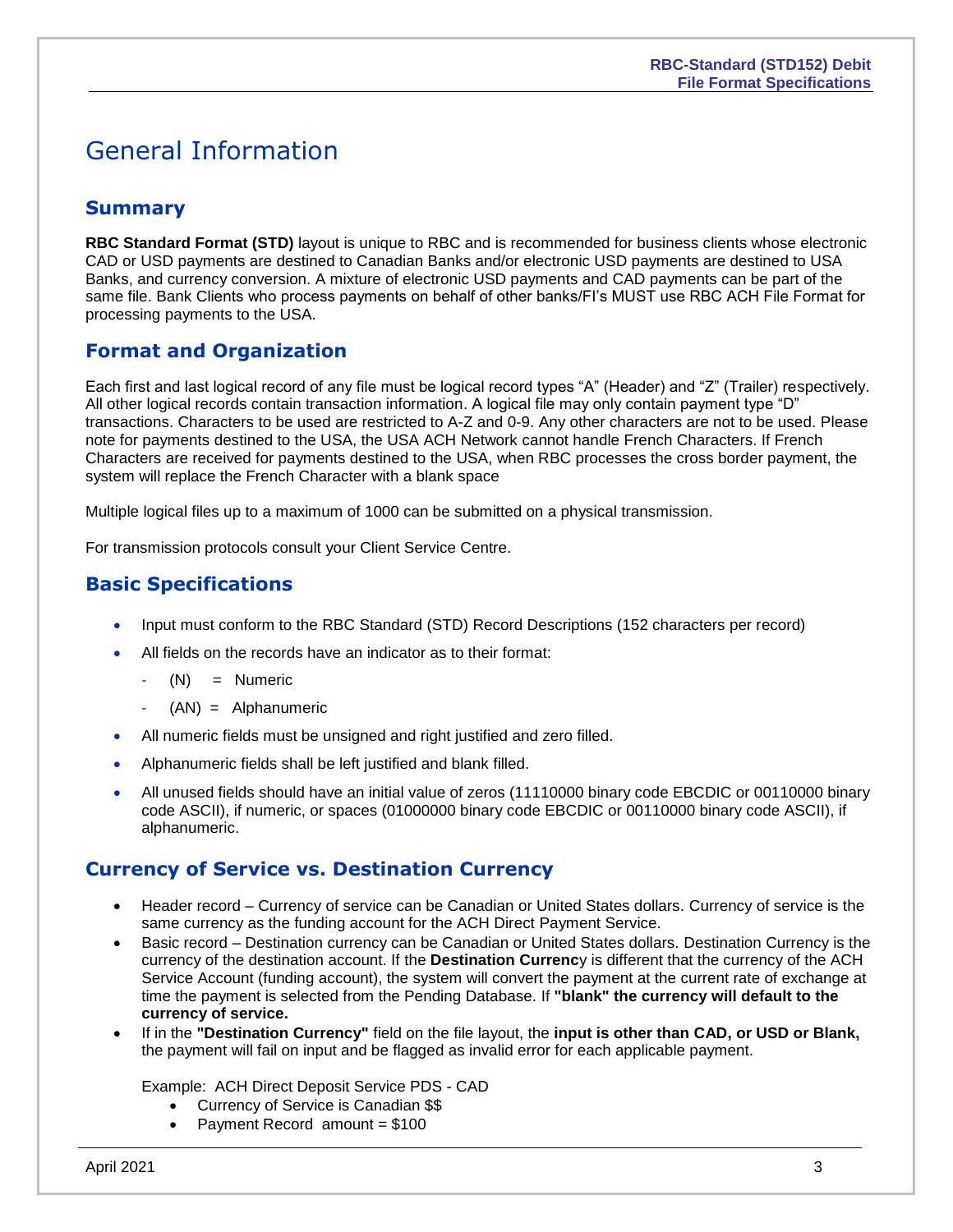- Destination Currency = USD
- Funding account will be debited for \$100 on value date. Beneficiary will be credited the USD equivalent of CAD100.

### <span id="page-3-0"></span>**Use of Client Numbers in File**

#### **Clients with No Subsidiaries (Centralized)**

All basic records **must** have the same subsidiary number (0000) as the header record.

#### **Operating Subsidiaries**

All basic records **must** have the same subsidiary number as the header record.

#### **Non-operating Subsidiaries**

The header and trailer must be the Parent 6 digit number assigned plus 0000. Each basic record may have the last 4 digits different, depending on where the record would be returned.

### <span id="page-3-1"></span>**Destination Country**

The financial institution on which the item is drawn can be in Canada or the United States.

When payment transactions are destined for a U.S. financial institution:

- The destination currency must be USD.
- U.S. bank identification number:
	- 1. First four positions TTTT = transit routing and ABA number
	- 2. Second four positions AAAA = financial institution number
	- 3. Ninth Position  $R =$  transit routing code

<span id="page-3-2"></span>*Note: In the Basic Payment Record, the "Destination Country" field is mandatory.* 

### **Account Numbers**

The maximum length for a Savings or Chequing/Demand account number drawn on a Canadian financial institution is 12 digits. This 12 digit restriction is set by the Canadian Payments Association (CPA).

The maximum length of an account number drawn on a U.S. financial institution is 17 digits.

<span id="page-3-3"></span>**Do not zero fill account numbers. Input only the significant digits and always left justify.**

#### **Service**

Clients using this file format will be able to utilize:

- The ACH Direct Payment Pre-Authorized Debits (PADs) CAD Service
- The ACH Direct Payment Pre-Authorized Debits (PADs) USD Service

### <span id="page-3-4"></span>**Client Number Format**

This format requires the use of a ten digit client number, comprised of six digits assigned by RBC and four digits assigned by the client to identify a subsidiary (may be zeros).

### <span id="page-3-5"></span>**File Transmission Routing Records**

Please refer to Appendix 3 at the end of this document for details on generating the Routing Records for transmission methods such as RBC Express File Transfer, Web File Transfer and FTP SSL.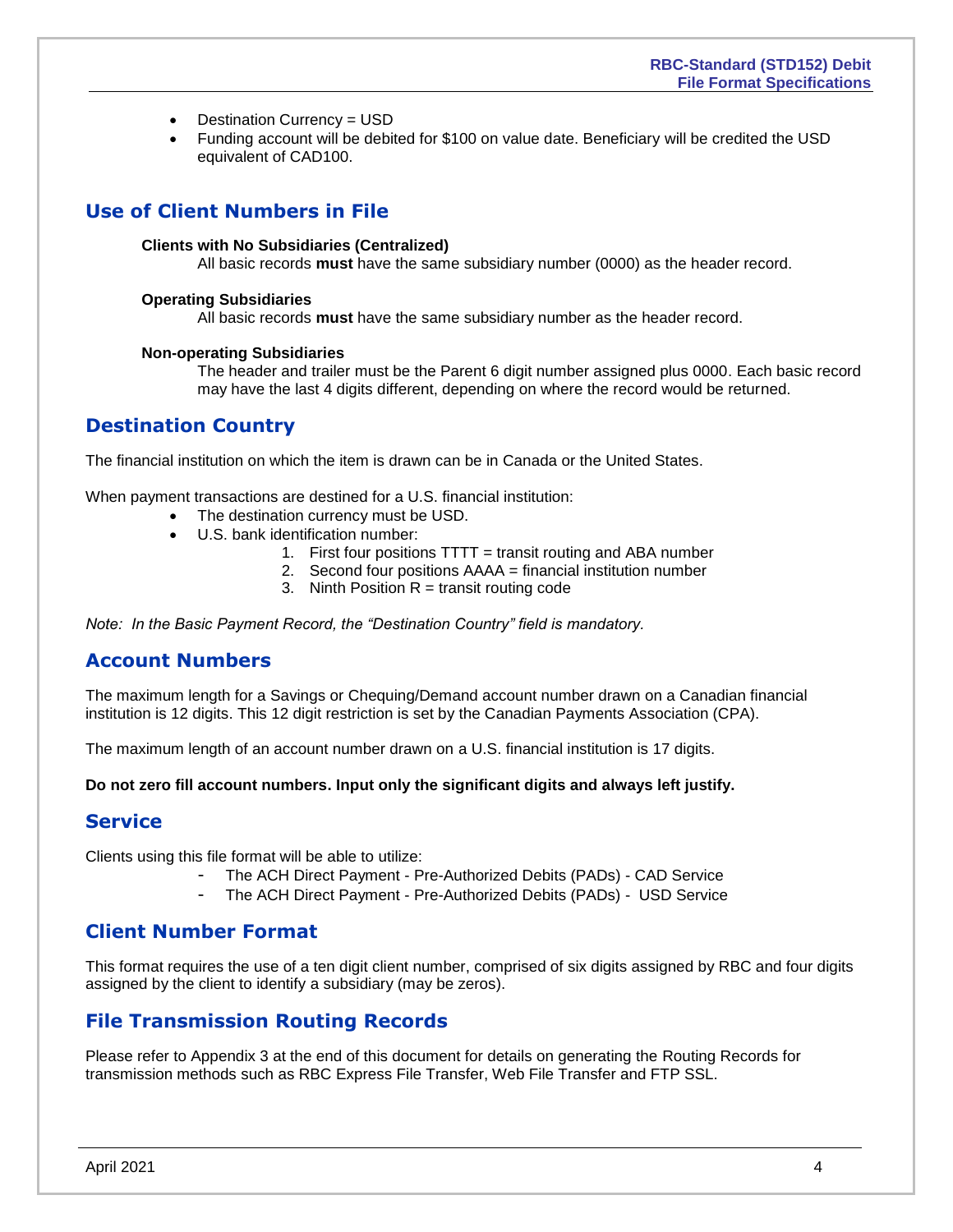For Dedicated and Private Network Solutions, such as Connect:Direct and SWIFT NetFile Act, please ensure you are in contact with RBC's Client Connectivity Team directly.

### <span id="page-4-0"></span>**NACHA IAT Rule Changes – Cross Border Payment Processing**

#### The *NACHA Operating Rules (Rules)* :

(1) require Originating Banks to identify all international payment transactions transmitted via the ACH Network as International ACH Transactions using a new Standard Entry Class Code (IAT); and

(2) require IAT transactions to include the specific data elements defined within the Bank Secrecy Act's (BSA) "Travel Rule" so that all parties to the transaction have the information necessary to comply with U.S. law, which includes the programs administered by the Office of Foreign Assets Control (OFAC).

This aligns the *Rules* with OFAC compliance obligations and make it easier for Receiving Banks to comply with those requirements.

The RBC STD format includes records that will be mandatory for all clients who process payments destined to the United States. All payments destined to the USA will automatically be defined as an International ACH Transaction (IAT) by the RBC System.

The two records include addressing information from the Originator of the payment and the address information for Customer/Recipient of the payment. Each basic payment detail requires two address records to follow.

RBC system will create additional mandatory records on behalf of the client. These records are

- 1. Recipient Bank Information RBC can create this based on the destination bank number from the Entry Detail Record.
- 2. Originator Bank Information as all business clients' payments are originating from RBC Toronto, RBC will create this record.
- 3. Correspondent Bank Information as all client payments are processed via our RBC New York ABA number, RBC will create this record.

**IMPORTANT NOTICE: BANK CLIENTS who process payments on behalf of other banks or Financial Institutions MUST use the ACH094 File Format for processing their payments.**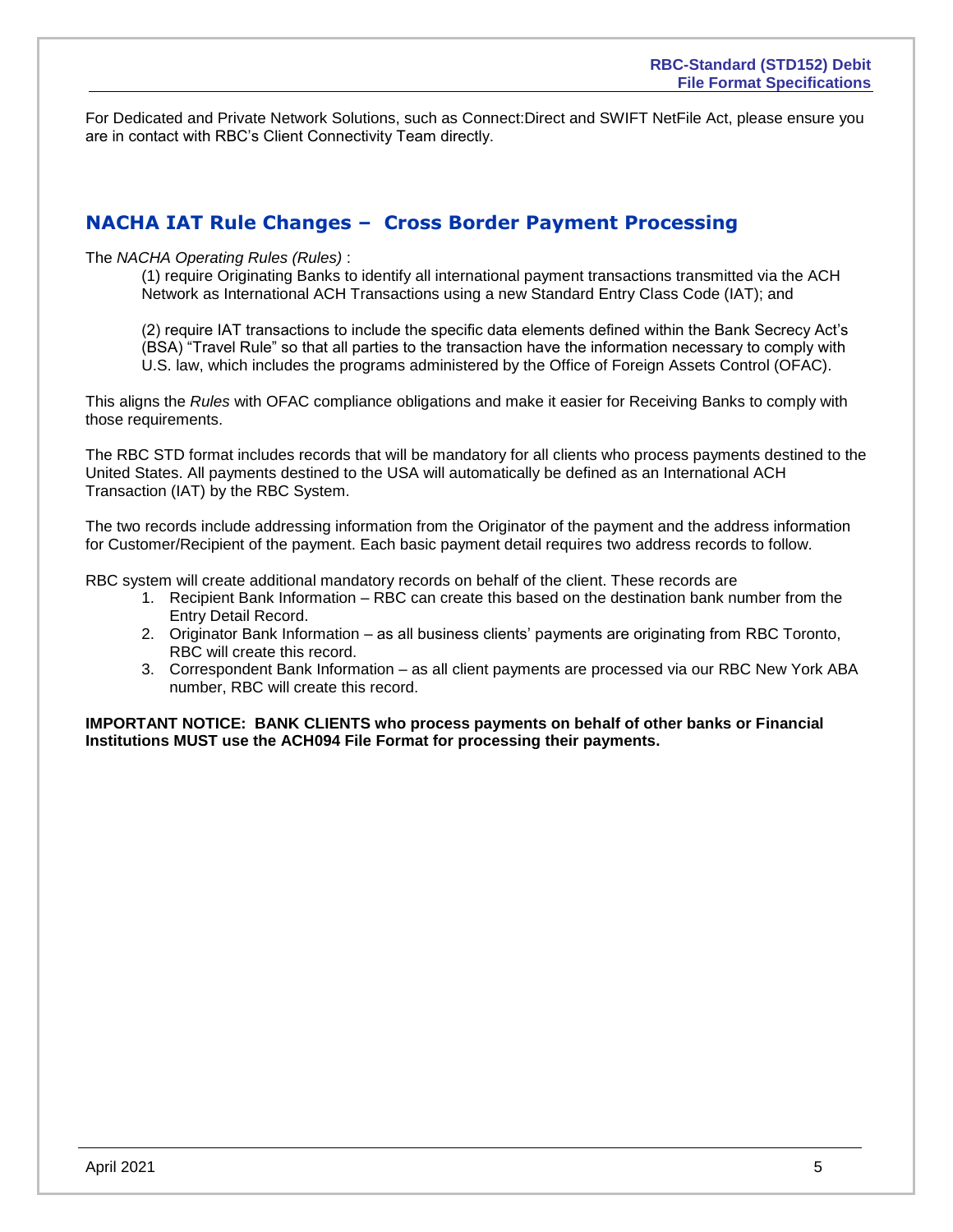## <span id="page-5-0"></span>**IAT Format - Originator & Receiver Name Format**

To ensure that payments are not rejected or processing is not delayed, formatting of the name record fields should follow these best practices:

- a.Always use the legal name of the Originator or Receiver
- b.If the legal name is longer than 35 characters, the first 35 characters must be used.

Example: 123789 Canada Limited O/A Joe's Bowling Alley

Should be input as: 123789 Canada Limited O/A Joe's Bow

c. Abbreviations or short forms should not be used

Example: Use: Mickey Mouse District School Board Do Not Use: MMDSB

## **IAT Format - Originator & Receiver Address Format**

To ensure that payments are not rejected by the receiving bank or processing is not delayed, formatting of the address records is as follows:

- a. It is strongly recommended that all segments of the address field be provided and correct formatting is used. Incorrect formatting may result in the payment being rejected by the receiving bank
- b. Each field must be left justified.
- c. Do not include leading/trailing spaces.
- d. Do not insert spaces or commas between the data elements.
- e. Hotels and/or Motels addresses are not permitted unless it is the permanent address of the receiver.
- f. Addresses for all Originators and/or Receivers must be the physical street address. General use of PO Box is not allowed. In rare instances it is possible that a Street address does not exist for your customer, this would be the only time a PO Box would be acceptable. Every effort on your part must be made to obtain the physical/street address. Use of a PO Box addresses will be reported on your Warnings Report.
- g. Mandatory use of the 2 digit ISO Country Codes. [http://www.iso.org/iso/country\\_codes/iso\\_3166\\_code\\_lists/country\\_names\\_and\\_code\\_elements](http://www.iso.org/iso/country_codes/iso_3166_code_lists/country_names_and_code_elements)
- h. Recommended where possible to use the 2 digit ISO Province or State codes.
- i. Originator or Receiver **City and Province or State**
	- Data Elements must be separated by an asterisk \* and must end with a backslash \.
	- Examples: MONTREAL\*QC\ ATLANTA\*GA\
		- Reminder no leading spaces, left justify.
- j. Originator or Receiver **Country and Postal or Zip Code**
	- Data Elements must be separated by an asterisk \* and must end with a backslash \.
	- Examples: CA\*A1B2C3\ US\*123456789\
	- In some cases, a defined data element may be unknown or not applicable.
		- i. If the last data element is missing, do not include the asterisk \* but the backslash is still mandatory at the end. In the example if missing the Postal or Zip Code, the format would be:

Country\ US\

Reminder – no leading spaces, left justify.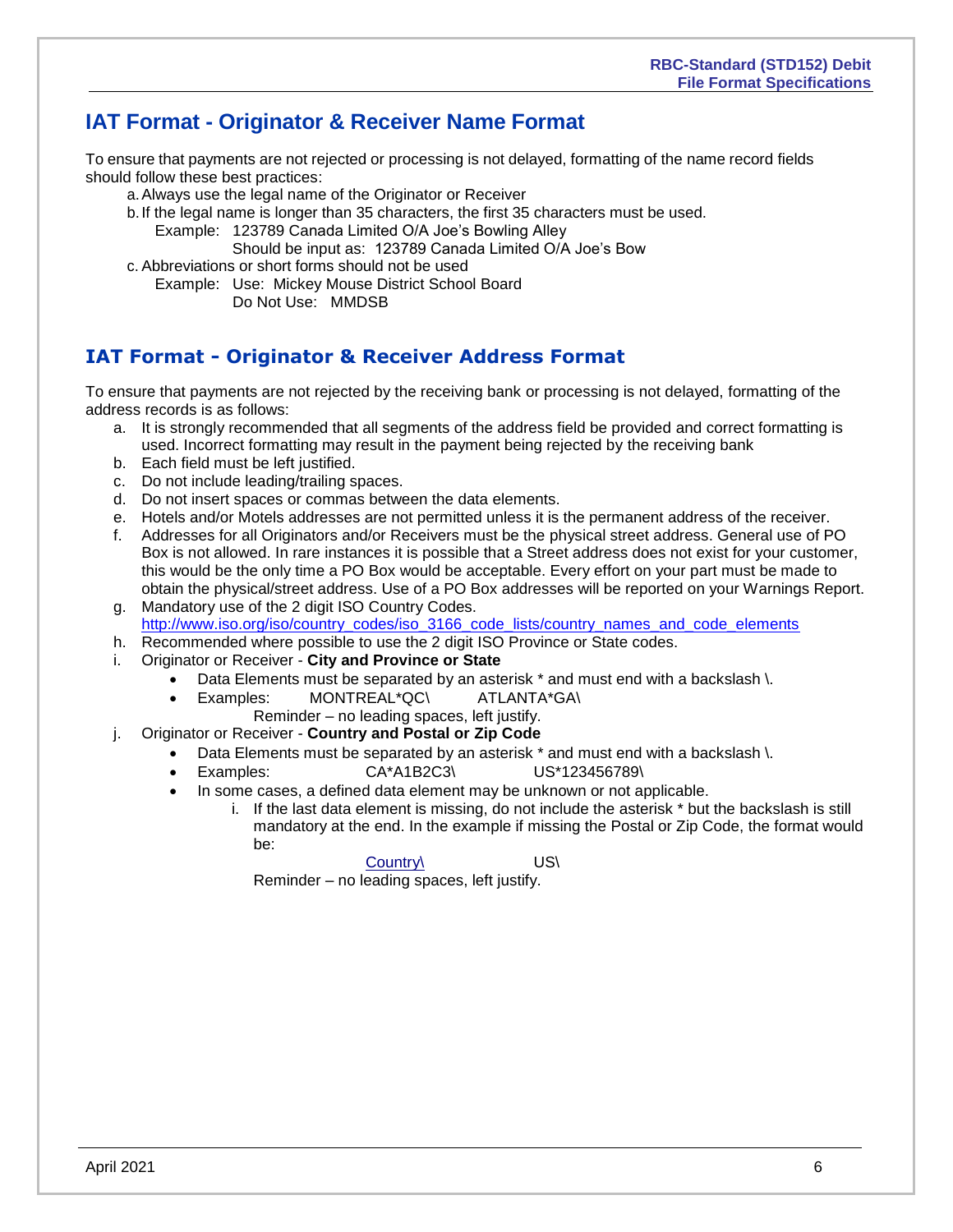### <span id="page-6-0"></span>**Identification of Additional Parties to an IAT Cross Border Payment**

International Payments can involve more parties then the two traditionally identified as Originator and Receiver; these are commonly known as "split-transactions' payments or "for further credit to" payments, where a third-party service provider originates and settles two separate transactions to complete the underlying payment transactions on behalf of the parties.

This NACHA ACH Rule establishes an obligation to identify within an IAT Entry:

- 1. ACH Direct Payment Services (PAP-PAD)
	- a. the ultimate foreign beneficiary of the funds transfer when the proceeds from a debit IAT Entry from an account in the USA are for further credit to an ultimate foreign beneficiary that is a party other than the Originator of the debit IAT Entry, or
- 2. ACH Direct Deposits Service (PDS)
	- a. the foreign party ultimately funding a credit Southbound IAT Entry when that party is not the Originator of the credit IAT Entry.

The ultimate beneficiary (if not the Originator of the ACH PAD payment) must be identified in the Payment Related Information Field of the IAT Remittance Addenda Record.

#### Formatting of Additional Parties:

Must include the ultimate foreign beneficiary's name, street address, city, state/province, postal/zip code, and 2 digit ISO Country Code.

Example: Johann Schmidt\*Mainzer Landstrasse 201\*60326 Frankfurt am Main\*DE\ ABC Company Ltd\*123 Londonderry Road\*Dublin\*IE\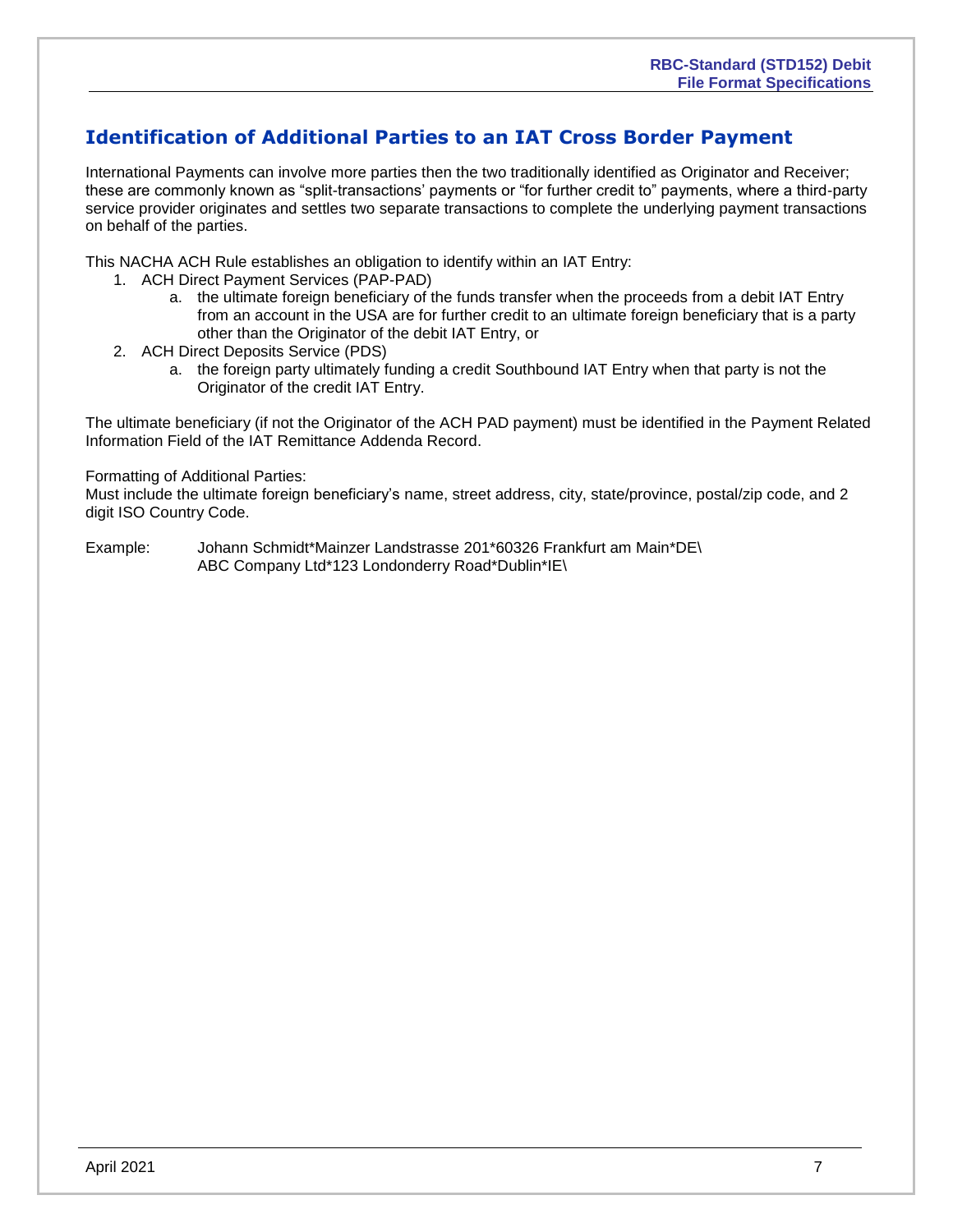# <span id="page-7-0"></span>**DESCRIPTION OF RECORD FORMATS**

# <span id="page-7-1"></span>**Header Record**

This header record is used to delimit the beginning of each input file and must be the first record on each file.

| <b>Field</b><br># | Character<br><b>Position</b> | Field<br><b>Size</b> | Format          | <b>Field Name</b>              | <b>Data Requirements</b>                                                                                                                                                                                                 |
|-------------------|------------------------------|----------------------|-----------------|--------------------------------|--------------------------------------------------------------------------------------------------------------------------------------------------------------------------------------------------------------------------|
| 01                | $01 - 06$                    | 6                    | N               | <b>Record Count</b>            | 000001                                                                                                                                                                                                                   |
| 02                | 07-07                        | $\mathbf{1}$         | AN              | Record Type                    | A                                                                                                                                                                                                                        |
| 03                | 08-10                        | 3                    | AN              | <b>Transaction Code</b>        | <b>HDR</b>                                                                                                                                                                                                               |
| 04                | $11 - 20$                    | $\overline{10}$      | $\overline{AN}$ | <b>Client Number</b>           | 10 digit client number as follows: 6 digit<br>client number assigned by RBC and 4 digit<br>subsidiary number assigned by the client.<br>(Where no subsidiary exists insert zeros as<br>the last 4 digits of this field.) |
| 05                | $21 - 50$                    | 30                   | AN              | <b>Client Name</b>             | Mandatory Legal name of the Originator of<br>the transaction.<br>Do not abbreviate or use an acronym.                                                                                                                    |
| 06                | 51-54                        | $\overline{4}$       | AN              | <b>File Creation</b><br>Number | 4 digit number (numeric) to identify this file,<br>must be different from previous 9 numbers<br>submitted for processing. When submitting<br>a test file, the FCN must be TEST                                           |
| 07                | 55-61                        | $\overline{7}$       | N               | <b>File Creation Date</b>      | Julian Date Format YYYYDDD                                                                                                                                                                                               |
| 08                | 62-64                        | 3                    | AN              | <b>Currency Type</b>           | Currency of service<br><b>CAD or USD</b>                                                                                                                                                                                 |
| 09                | 65-65                        | $\mathbf{1}$         | <b>AN</b>       | <b>Input Type</b>              | 1                                                                                                                                                                                                                        |
| 10                | 66-80                        | $\overline{15}$      | <b>AN</b>       | Filler                         | <b>Blank</b>                                                                                                                                                                                                             |
| 11                | $81 - 86$                    | 6                    | AN              | Reserved                       | <b>Blank</b>                                                                                                                                                                                                             |
| 12                | 87-94                        | 8                    | AN              | Reserved                       | <b>Blank</b>                                                                                                                                                                                                             |
| 13                | 95-103                       | 9                    | AN              | Reserved                       | <b>Blank</b>                                                                                                                                                                                                             |
| 14                | 104-149                      | 46                   | AN              | Filler                         | <b>Blank</b>                                                                                                                                                                                                             |
| 15                | 150-151                      | $\overline{2}$       | AN              | Filler                         | <b>Blank</b>                                                                                                                                                                                                             |
| 16                | 152-152                      | 1                    | <b>AN</b>       | Filler                         | <b>Blank</b>                                                                                                                                                                                                             |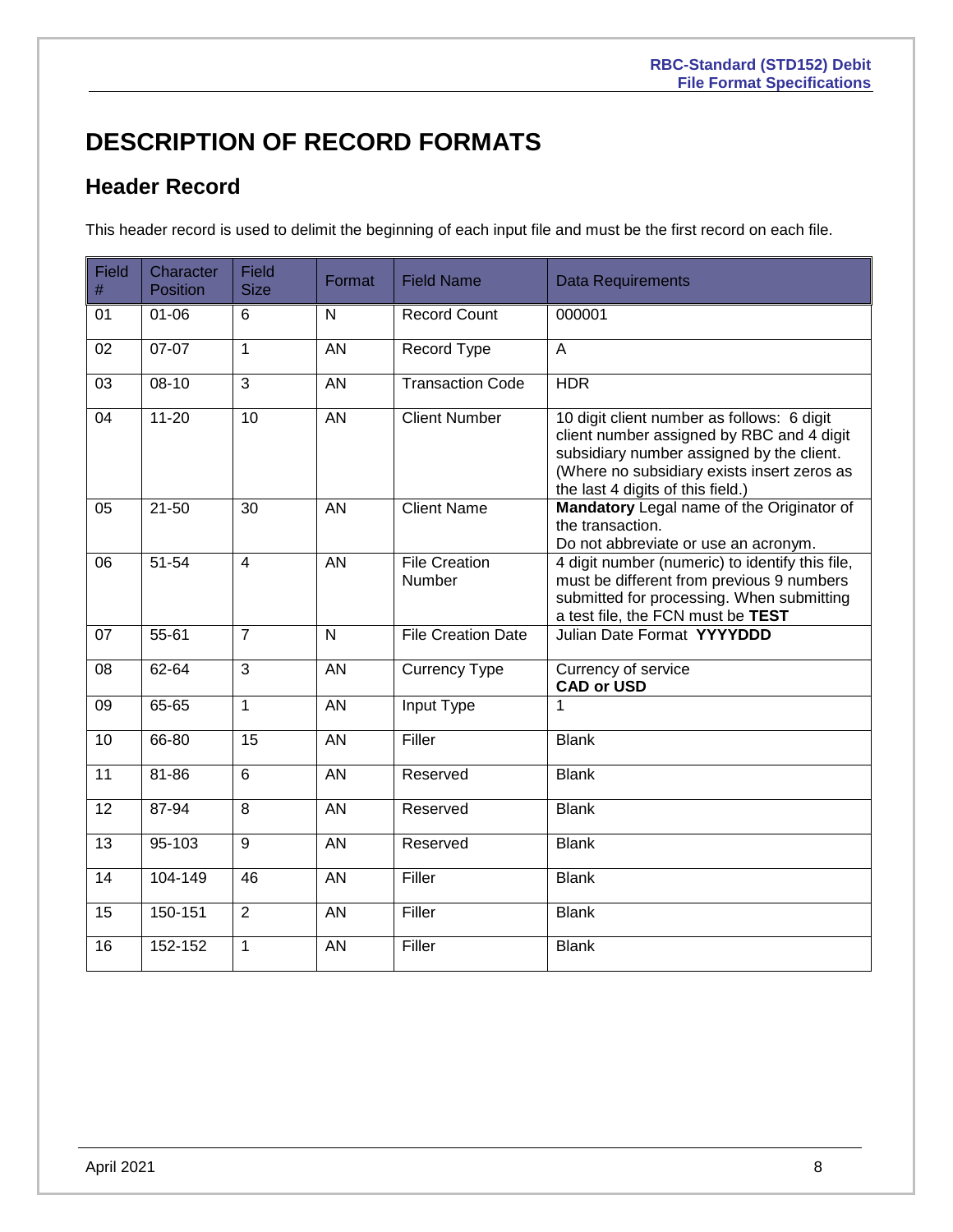# <span id="page-8-0"></span>**Basic Payment Record**

| <b>Field</b><br># | Character<br><b>Position</b> | <b>Field</b><br><b>Size</b> | Format          | Field name                                                  | <b>Data Requirements</b>                                                                                                                                                                                                                                                                                                                                           |
|-------------------|------------------------------|-----------------------------|-----------------|-------------------------------------------------------------|--------------------------------------------------------------------------------------------------------------------------------------------------------------------------------------------------------------------------------------------------------------------------------------------------------------------------------------------------------------------|
| 01                | $01 - 06$                    | 6                           | N               | <b>Record Count</b>                                         | Increment by 1                                                                                                                                                                                                                                                                                                                                                     |
| 02                | 07-07                        | $\mathbf{1}$                | <b>AN</b>       | Record Type                                                 | debit payment<br>D                                                                                                                                                                                                                                                                                                                                                 |
| 03                | $08-10$                      | 3                           | $\overline{AN}$ | <b>Transaction Code</b>                                     | Three digit transaction code as defined in<br>Appendix 1 for CPA codes or USA codes.<br>For payments destined to Canada, if no<br>transaction code is entered, it will default to the<br>transaction code on the profile.<br>For payments destined to the USA, it is<br>mandatory to enter the transaction code,<br>otherwise the payment will be "T" level error. |
| 04                | $11 - 20$                    | 10                          | <b>AN</b>       | <b>Client Number</b>                                        | 10 digit client number as follows: 6 digit client<br>number assigned by the RBC, and 4 digit<br>subsidiary number assigned by the client.<br>(Where no subsidiary exists insert zeros as the<br>last 4 digits of this field.)                                                                                                                                      |
| 05                | $21 - 21$                    | 1                           | AN              | Filler                                                      | <b>Blank</b>                                                                                                                                                                                                                                                                                                                                                       |
| 06                | $22 - 40$                    | 19                          | AN              | Customer<br>Number                                          | Client Assigned, Left Justify<br>USA destined payments - max can only be 15<br>characters                                                                                                                                                                                                                                                                          |
| 07                | $41 - 42$                    | $\overline{2}$              | N               | <b>Payment Number</b>                                       | 00 to 99                                                                                                                                                                                                                                                                                                                                                           |
| 08                | 43-46                        | $\overline{4}$              | $\mathsf{N}$    | <b>CAD Financial</b><br>Institution<br>Number               | Format 0999 (bank number)                                                                                                                                                                                                                                                                                                                                          |
| 09                | 47-51                        | 5                           | $\mathsf{N}$    | <b>CAD Financial</b><br><b>Institution Branch</b><br>Number | Format 99999 (branch/transit number).                                                                                                                                                                                                                                                                                                                              |
|                   |                              |                             |                 | <b>OR</b>                                                   |                                                                                                                                                                                                                                                                                                                                                                    |
| 08/09             | 43-51                        | 9                           | N               | <b>USA Routing</b><br>Number                                | 9 digit number as supplied by customer-<br>must be an ACH participant                                                                                                                                                                                                                                                                                              |
| 10                | 52-69                        | 18                          | AN              | <b>Account Number</b>                                       | Your customer's account number. Field must be<br>left justified. Enter significant digits only. Do not<br>zero fill.                                                                                                                                                                                                                                               |
| 11                | 70-70                        | 1                           | AN              | Filler                                                      | <b>Blank</b>                                                                                                                                                                                                                                                                                                                                                       |
| 12                | 71-80                        | 10                          | $\overline{N}$  | Payment/Input<br>Amount                                     | Format \$\$\$\$\$\$\$\$¢¢.<br>Right justify with leading zeros.<br>Amount must be in the currency of the service.                                                                                                                                                                                                                                                  |
| 13                | 81-86                        | 6                           | AN              | Reserved                                                    | Blank.                                                                                                                                                                                                                                                                                                                                                             |

Complete this basic payment record for each debit payment to be produced.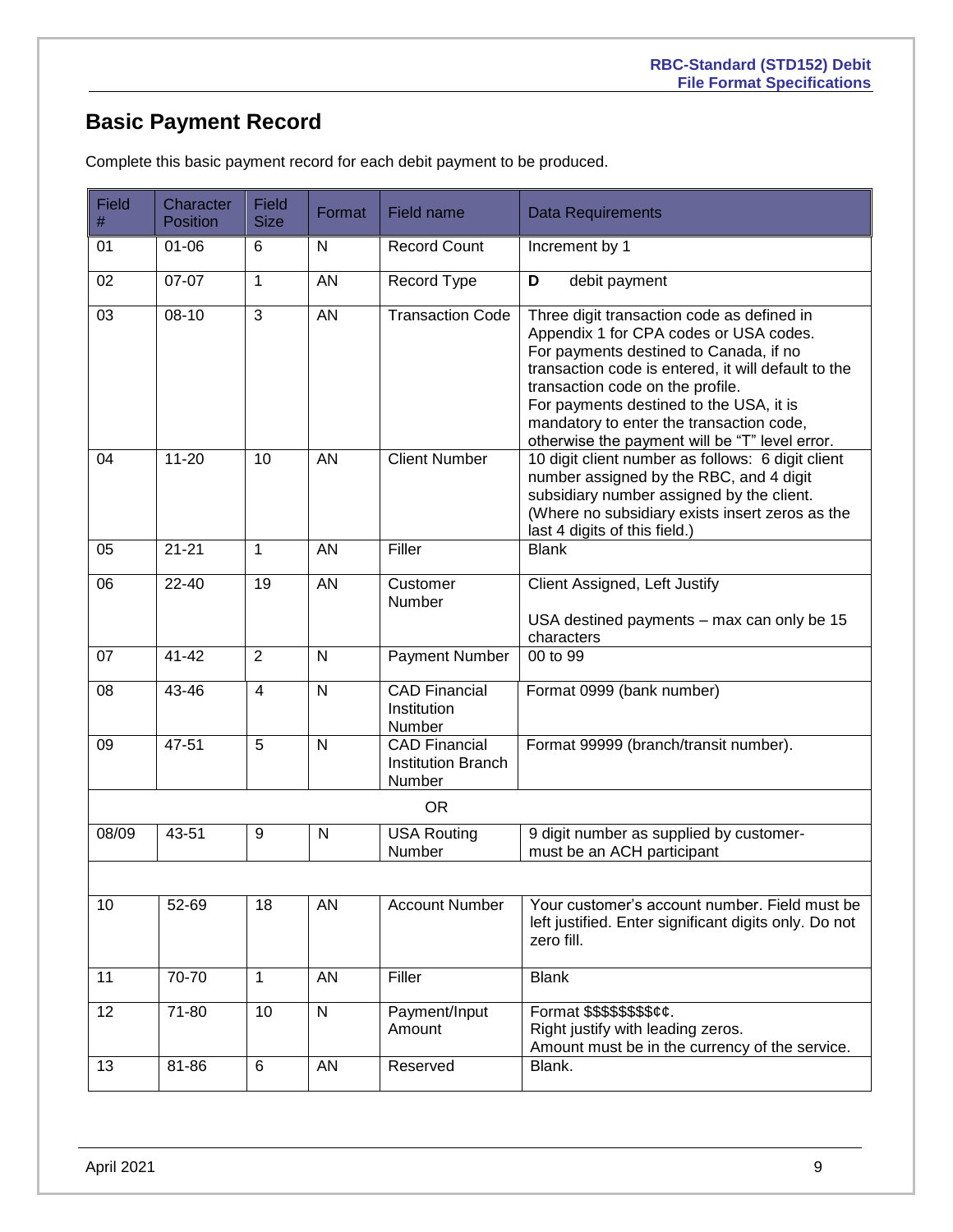#### **RBC-Standard (STD152) Debit File Format Specifications**

| <b>Field</b><br>$\#$ | Character<br><b>Position</b> | Field<br><b>Size</b> | Format          | Field name                          | <b>Data Requirements</b>                                                                                                                                                                                                                        |
|----------------------|------------------------------|----------------------|-----------------|-------------------------------------|-------------------------------------------------------------------------------------------------------------------------------------------------------------------------------------------------------------------------------------------------|
| 14                   | 87-93                        | $\overline{7}$       | N               | Payment Date                        | Payment due date, format YYYYDDD. Cannot<br>be more than 30 days in the past or 173 in the<br>future.                                                                                                                                           |
|                      |                              |                      |                 |                                     | For Payments Destined to USA:<br>Today or greater, maximum of 173 days.                                                                                                                                                                         |
| 15                   | 94-123                       | 30                   | AN              | <b>Customer Name</b>                | Mandatory                                                                                                                                                                                                                                       |
| 16                   | 124-124                      | $\overline{1}$       | AN              | Language Code                       | E English<br>F French                                                                                                                                                                                                                           |
| 17                   | 125-125                      | $\mathbf{1}$         | <b>AN</b>       | Reserved                            | <b>Blank</b>                                                                                                                                                                                                                                    |
| 18                   | 126-140                      | $\overline{15}$      | $\overline{AN}$ | <b>Client Short</b><br>Name         | For customer statements. This will appear on<br>most bank statements. If left blank, client short<br>name from client profile will default. Do not<br>enter ZEROS in this field.                                                                |
| 19                   | $141 - 143$                  | 3                    | $\overline{AN}$ | Destination<br>Currency             | Currency that the funds are to be made payable<br>in.<br><b>CAD</b><br>Canadian \$\$<br>American \$\$<br><b>USD</b><br>If $blank = defaults$ to the currency of the<br>service.<br>If other than CAD or USD payment will be "T"<br>level error. |
| 20                   | 144-144                      | $\mathbf{1}$         | AN              | Reserved                            | <b>Blank</b>                                                                                                                                                                                                                                    |
| 21                   | 145-147                      | 3                    | <b>AN</b>       | Destination<br>Country              | <b>Mandatory</b><br>The country where the payment should be<br>made.<br><b>CAN</b><br>Canada<br><b>United States</b><br><b>USA</b>                                                                                                              |
| 22                   | 148-149                      | $\overline{2}$       | $\overline{AN}$ | Filler                              | <b>Blank</b>                                                                                                                                                                                                                                    |
| 23                   | 150-151                      | $\overline{2}$       | <b>AN</b>       | Reserved                            | <b>Blank</b>                                                                                                                                                                                                                                    |
| 24                   | 152-152                      | $\mathbf{1}$         | AN              | <b>Optional Record</b><br>Indicator | if customer level optional information<br>Y<br>follows, otherwise enter<br>N                                                                                                                                                                    |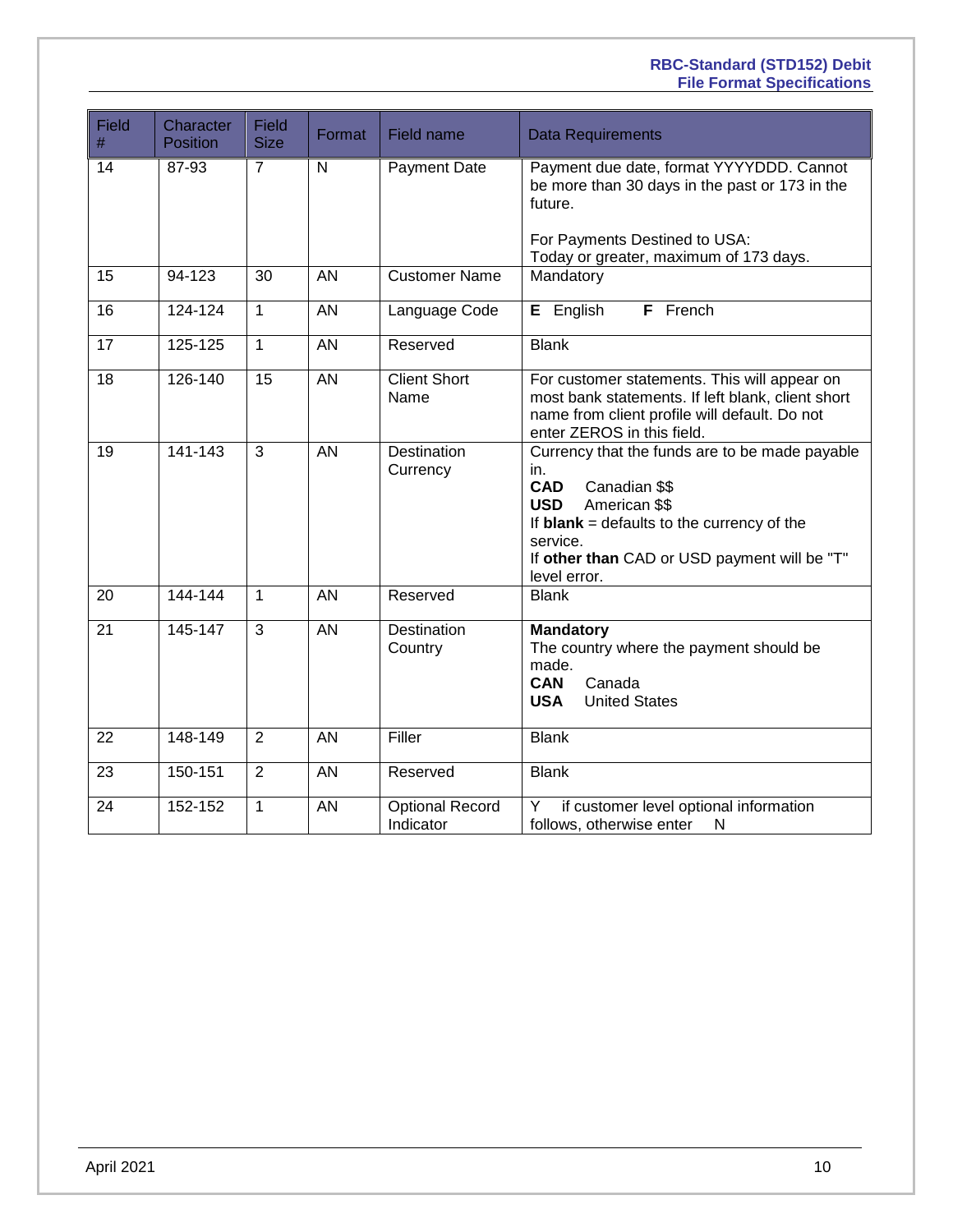## <span id="page-10-0"></span>**Electronic Funds Transfer Message Record**

This is an optional customer level record and when used must immediately follow the basic payment record. The client's sundry information may be printed on the destination account bank statement, except for RBC accounts where no such service exists. **For payments destined to Canadian Banks only.**

| Field<br>$\#$ | Character<br><b>Position</b> | <b>Field</b><br><b>Size</b> | Format    | <b>Field Name</b>                     | Data Requirements                                                                                                                                                                                                        |
|---------------|------------------------------|-----------------------------|-----------|---------------------------------------|--------------------------------------------------------------------------------------------------------------------------------------------------------------------------------------------------------------------------|
| 01            | $01 - 06$                    | 6                           | N         | <b>Record Count</b>                   | Increment by 1                                                                                                                                                                                                           |
| 02            | 07-07                        | 1                           | <b>AN</b> | Record Type                           | D                                                                                                                                                                                                                        |
| 03            | 08-10                        | 3                           | <b>AN</b> | <b>Transaction Code</b>               | <b>RET</b>                                                                                                                                                                                                               |
| 04            | $11 - 20$                    | 10                          | <b>AN</b> | <b>Client Number</b>                  | 10 digit client number as follows: 6 digit<br>client number assigned by RBC and 4 digit<br>subsidiary number assigned by the client.<br>(Where no subsidiary exists insert zeros as<br>the last 4 digits of this field). |
| 05            | $21 - 32$                    | 12                          | AN        | Filler                                | <b>Blank</b>                                                                                                                                                                                                             |
| 06            | 33-47                        | 15                          | AN        | Reserved                              | <b>Blank</b>                                                                                                                                                                                                             |
| 07            | 48-62                        | $\overline{15}$             | AN        | <b>Client's Sundry</b><br>Information | Optional, for customer's bank statement (if<br>applicable)                                                                                                                                                               |
| 08            | 63-77                        | 15                          | AN        | Reserved                              | <b>Blank</b>                                                                                                                                                                                                             |
| 09            | 78-80                        | 3                           | AN        | Filler                                | <b>Blank</b>                                                                                                                                                                                                             |
| 10            | 81-86                        | 6                           | AN        | Reserved                              | <b>Blank</b>                                                                                                                                                                                                             |
| 11            | 87-149                       | 63                          | <b>AN</b> | Filler                                | <b>Blank</b>                                                                                                                                                                                                             |
| 12            | 150-151                      | $\overline{2}$              | <b>AN</b> | Reserved                              | <b>Blank</b>                                                                                                                                                                                                             |
| 13            | 152-152                      | 1                           | AN        | Filler                                | <b>Blank</b>                                                                                                                                                                                                             |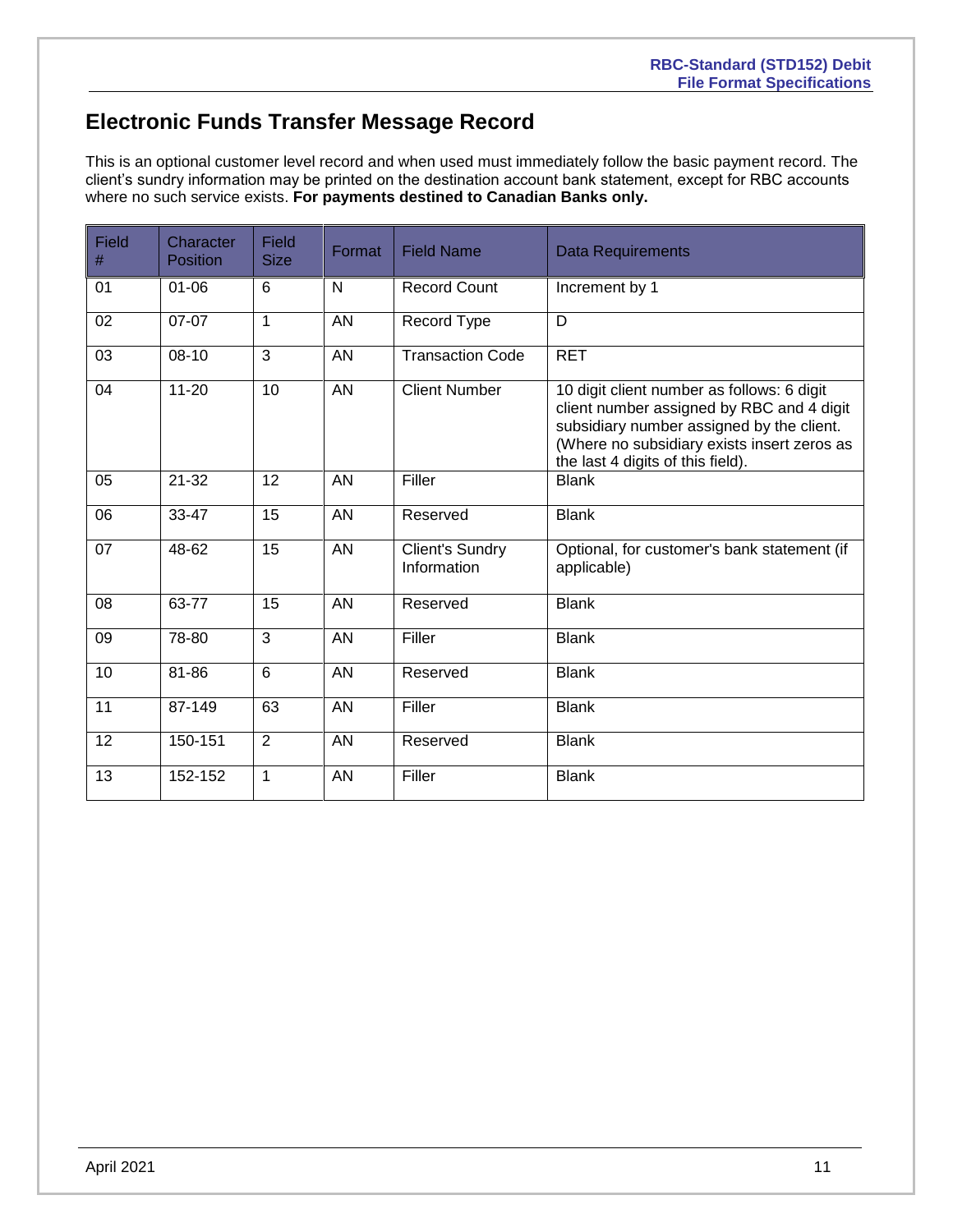# <span id="page-11-0"></span>**IAT Address Information RECORD 1 – Originator information**

**Mandatory** for payments destined to the United States. This is a customer level record and when used must immediately follow the basic payment record.

| <b>Field</b><br>$\#$ | Character<br><b>Position</b> | <b>Field</b><br><b>Size</b> | Format    | <b>Field Name</b>                                 | Data Requirements                                                                                                                                                                                                                                                                                                                                                                                                             |
|----------------------|------------------------------|-----------------------------|-----------|---------------------------------------------------|-------------------------------------------------------------------------------------------------------------------------------------------------------------------------------------------------------------------------------------------------------------------------------------------------------------------------------------------------------------------------------------------------------------------------------|
| 01                   | $01 - 06$                    | 6                           | N         | <b>Record Count</b>                               | Increment by 1                                                                                                                                                                                                                                                                                                                                                                                                                |
| 02                   | 07-07                        | 1                           | <b>AN</b> | Record Type                                       | D                                                                                                                                                                                                                                                                                                                                                                                                                             |
| 03                   | 08-10                        | 3                           | <b>AN</b> | <b>Transaction Code</b>                           | AD1                                                                                                                                                                                                                                                                                                                                                                                                                           |
| 04                   | $11 - 20$                    | 10                          | <b>AN</b> | <b>Client Number</b>                              | 10-digit client number as follows: 6-digit client<br>number assigned by RBC and 4-digit<br>subsidiary number assigned by the client.<br>(Where no subsidiary exists insert zeros as<br>the last 4 digits of this field).                                                                                                                                                                                                      |
| 05                   | $21 - 50$                    | 30                          | AN        | <b>Client Long Name</b>                           | Mandatory This field contains the Legal<br>name of the Originator of the transaction.<br>Do not abbreviate or use an acronym.<br>(refer to section Originator & Receiver<br>Name Format)                                                                                                                                                                                                                                      |
| 06                   | $51 - 85$                    | 35                          | AN        | Address Line 1                                    | <b>Mandatory</b> This field contains the physical<br>street address of the Originator<br>Do not use PO Box numbers. This must be<br>the street address.<br>(refer to section Originator & Receiver<br><b>Address Format)</b>                                                                                                                                                                                                  |
| 07                   | 86-120                       | 35                          | <b>AN</b> | City, Province/State                              | This field contains the city and, if applicable,<br>the state or province of the Originator. Where<br>possible use the ISO 2 digit code for<br>Province or State.<br>An asterisk ("*") will be the delimiter between<br>the data elements, and the backslash ("\") will<br>be the terminator following the last data<br>element.<br>Example: Calgary*AL\<br>(refer to section Originator & Receiver<br><b>Address Format)</b> |
| 08                   | 121-152                      | 32                          | <b>AN</b> | Originator's<br>Country & Postal<br>Code/Zip Code | This field contains the country and postal/zip<br>code of the Originator. Must use the 2 digits<br>ISO Country code.<br>An asterisk ("*") will be the delimiter between<br>the data elements, and the backslash ("\") will<br>be the terminator following the last data<br>element.<br>Example: CA*A1B2C3\<br>(refer to section Originator & Receiver<br><b>Address Format)</b>                                               |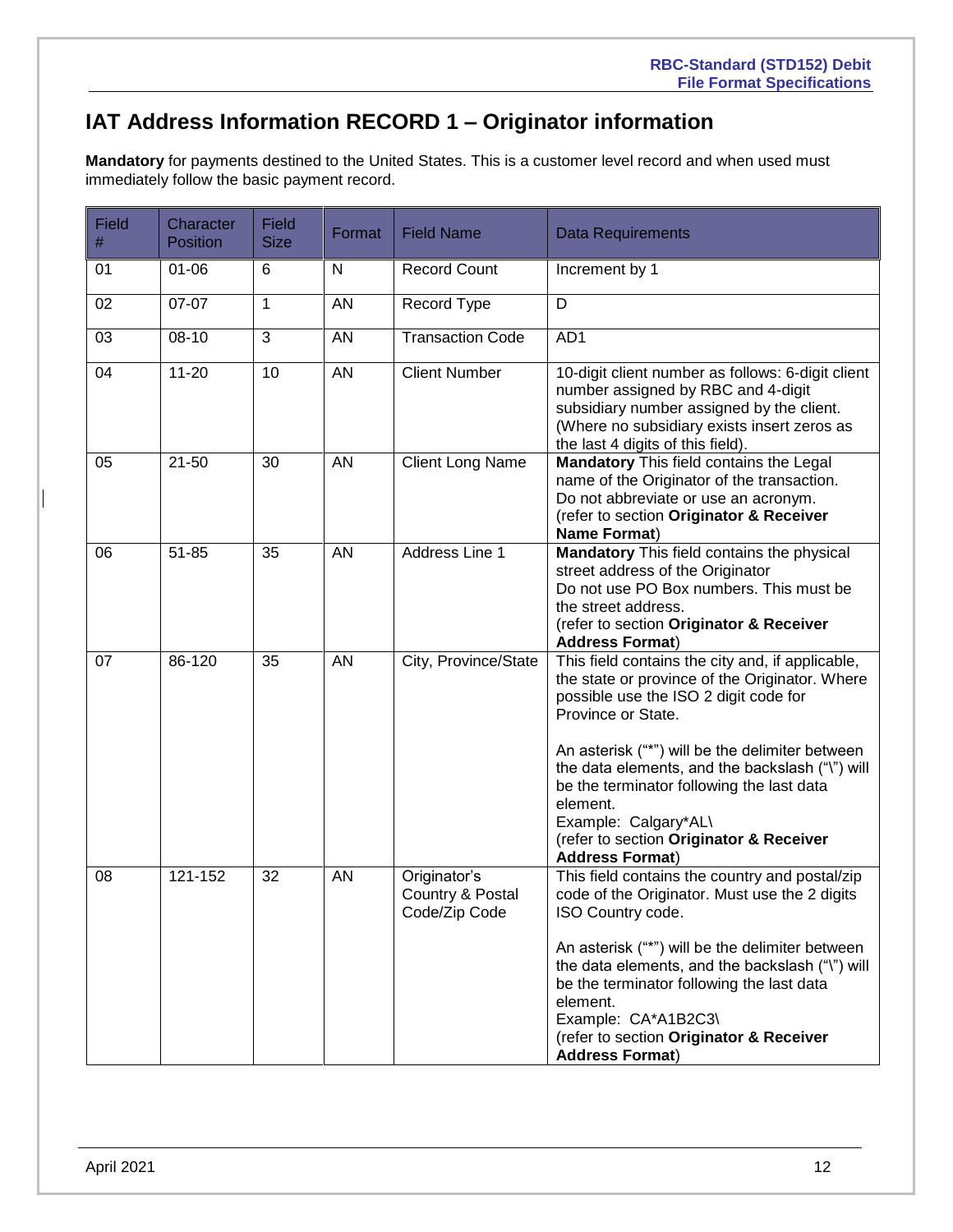# <span id="page-12-0"></span>**IAT Address Information RECORD 2 – Customer/Receiver information**

Mandatory for payments destined to the United States. This is a customer level record and when used must immediately follow the Address Information Record 1.

| <b>Field</b><br>$\#$ | Character<br><b>Position</b> | Field<br><b>Size</b> | Format       | <b>Field Name</b>                                        | <b>Data Requirements</b>                                                                                                                                                                                                                                                                                                                                               |
|----------------------|------------------------------|----------------------|--------------|----------------------------------------------------------|------------------------------------------------------------------------------------------------------------------------------------------------------------------------------------------------------------------------------------------------------------------------------------------------------------------------------------------------------------------------|
| 01                   | $01 - 06$                    | $6\phantom{1}$       | $\mathsf{N}$ | <b>Record Count</b>                                      | Increment by 1                                                                                                                                                                                                                                                                                                                                                         |
| 02                   | 07-07                        | $\mathbf{1}$         | <b>AN</b>    | Record Type                                              | D                                                                                                                                                                                                                                                                                                                                                                      |
| 03                   | $08 - 10$                    | $\overline{3}$       | AN           | <b>Transaction Code</b>                                  | AD <sub>2</sub>                                                                                                                                                                                                                                                                                                                                                        |
| 04                   | $11 - 20$                    | 10                   | AN           | <b>Client Number</b>                                     | 10-digit client number as follows: 6-digit client<br>number assigned by RBC and 4-digit subsidiary<br>number assigned by the client. (Where no<br>subsidiary exists insert zeros as the last 4 digits of<br>this field).                                                                                                                                               |
| 05                   | $21 - 55$                    | 35                   | AN           | <b>Customer/ Recipient</b><br>Address Line 1             | This field contains the physical street address of<br>the Receiver.<br>Do not use PO Box numbers. This must be the<br>street address.<br>(refer to section Originator & Receiver Address<br>Format)                                                                                                                                                                    |
| 06                   | 56-90                        | 35                   | AN           | Customer/ Recipient<br>City, Province/State              | This field contains the city and, if applicable, the<br>state or province of the Receiver.<br>An asterisk ("*") will be the delimiter between the<br>data elements, and the backslash ("\") will be the<br>terminator following the last data element.<br>Example: New York*New York\<br>(refer to section Originator & Receiver Address<br>Format)                    |
| 07                   | $91 - 125$                   | 35                   | AN           | Customer/ Recipient<br>Country & Postal<br>Code/Zip Code | This field contains the country and postal/zip code<br>of the Receiver. Must use the 2 digits ISO Country<br>code.<br>An asterisk ("*") will be the delimiter between the<br>data elements, and the backslash ("\") will be the<br>terminator following the last data element.<br>Example: US*123456789\<br>(refer to section Originator & Receiver Address<br>Format) |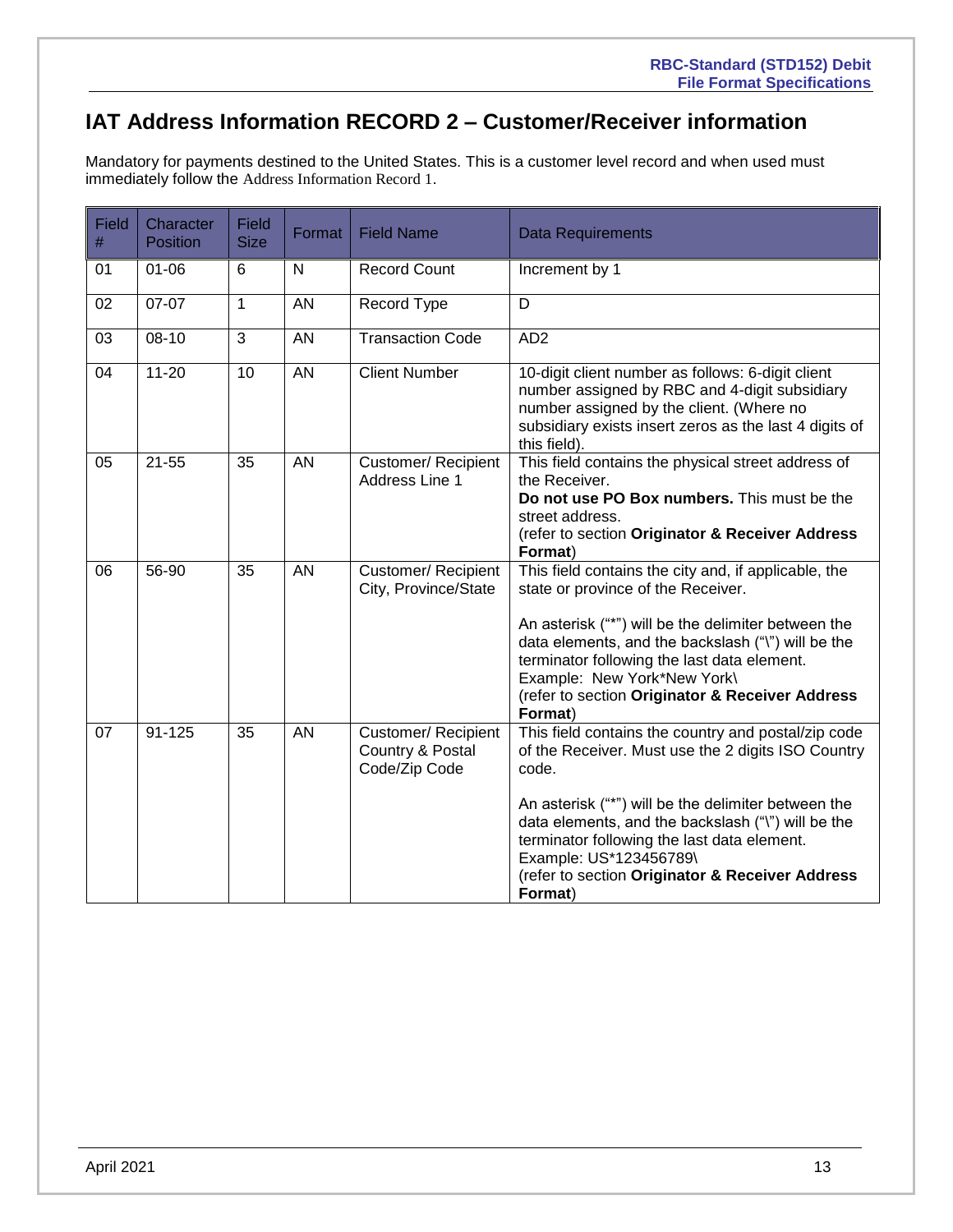#### **RBC-Standard (STD152) Debit File Format Specifications**

| <b>Field</b><br>$\#$ | Character<br>Position | Field<br><b>Size</b> | Format    | <b>Field Name</b>                   | <b>Data Requirements</b>                                                                                                                                                                                                                                                                                                                                                         |
|----------------------|-----------------------|----------------------|-----------|-------------------------------------|----------------------------------------------------------------------------------------------------------------------------------------------------------------------------------------------------------------------------------------------------------------------------------------------------------------------------------------------------------------------------------|
| 08                   | 126-128               | 3                    | AN        | <b>USA Transaction</b><br>Type Code | This field contains a three-character code used to<br>identify the type of transaction. Code values are<br>"ANN" (Annuity),<br>"BUS" (Business/Commercial),<br>"DEP" (Deposit),<br>"LOA" (Loan),<br>"MIS" (Miscellaneous),<br>"MOR" (Mortgage),<br>"PEN" (Pension),<br>"RLS" (Rent/Lease),<br>"SAL" (Salary/Payroll),<br>"TAX" (Tax),<br>"WEB" (Internet-Initiated Transaction). |
| 09                   | 129-138               | 10                   | <b>AN</b> | <b>Company Entry</b><br>Description | <b>Mandatory for USA</b> destined payments - provide<br>a description of the purpose of the entry which will<br>be displayed to the Receiver. Examples:<br><b>GAS BILL</b><br>$\bullet$<br><b>REG SALARY</b><br><b>INS PREM</b><br>$\bullet$<br><b>PURCHASE</b><br>Do not use this field for Invoice or Reference<br>Numbers.                                                    |
| 10                   | 139-152               | 14                   | AN        | Filler                              | <b>Blank</b>                                                                                                                                                                                                                                                                                                                                                                     |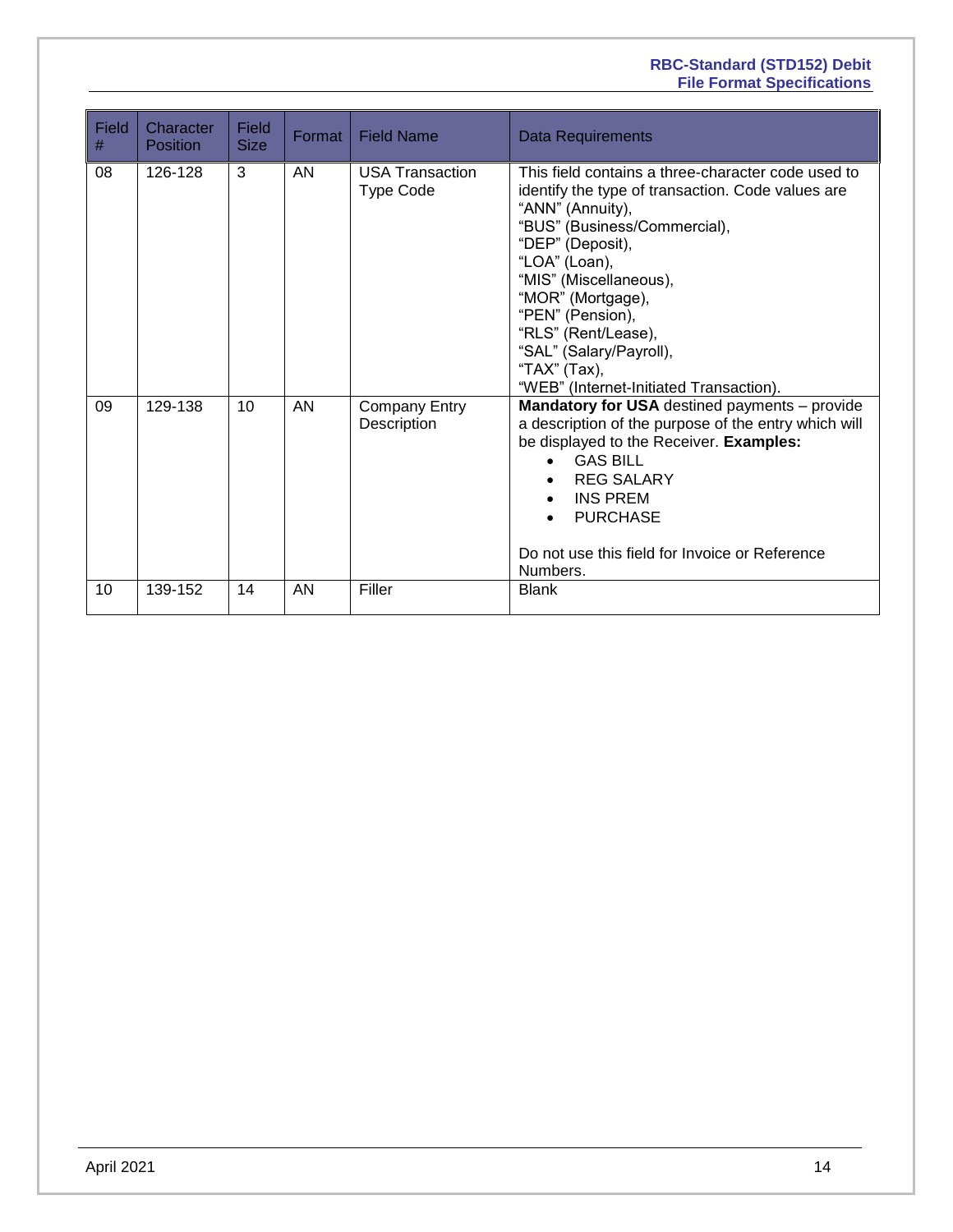## <span id="page-14-0"></span>**IAT Remittance Record**

This is an optional customer level record and when used must immediately follow the Address Information 2. This record is only applicable to payments destined to the USA.

The ultimate beneficiary (if not the Originator of the ACH PAD payment) must be identified in the Payment Related Information Field of the IAT Remittance Addenda Record when the payment is part of a "split transaction".

| Field<br># | Character<br><b>Position</b> | Field<br><b>Size</b> | Format    | <b>Field Name</b>                                   | <b>Data Requirements</b>                                                                                                                                                                                                                                     |
|------------|------------------------------|----------------------|-----------|-----------------------------------------------------|--------------------------------------------------------------------------------------------------------------------------------------------------------------------------------------------------------------------------------------------------------------|
| 01         | $01 - 06$                    | $6\phantom{1}$       | N         | <b>Record Count</b>                                 | Increment by 1                                                                                                                                                                                                                                               |
| 02         | $07-07$                      | 1                    | AN        | Record Type                                         | D                                                                                                                                                                                                                                                            |
| 03         | $08 - 10$                    | 3                    | <b>AN</b> | <b>Transaction Code</b>                             | <b>REM</b>                                                                                                                                                                                                                                                   |
| 04         | $11 - 20$                    | 10                   | <b>AN</b> | <b>Client Number</b>                                | 10-digit client number as follows: 6-digit<br>client number assigned by RBC and 4-digit<br>subsidiary number assigned by the client.<br>(Where no subsidiary exists insert zeros as<br>the last 4 digits of this field).                                     |
| 05         | $21 - 100$                   | 80                   | <b>AN</b> | <b>Payment Related</b><br><b>Information Line 1</b> | This field contains 80 characters of<br>payment related information.<br>Separate fields with asterisks * and end<br>with a backslash \<br>Format for ultimate beneficiary of funds:<br>Johann Schmidt*Mainzer Landstrasse<br>201*60326 Frankfurt am Main*DE\ |
| 06         | 101-152                      | 52                   | <b>AN</b> | Payment Related<br>Information Line 2               | This field contains 52 characters of<br>payment related information.<br><b>Note:</b> for clients who want to include a<br>maximum of 80 for the second remittance<br>record, must convert their file layout to the<br><b>ACH Format.</b>                     |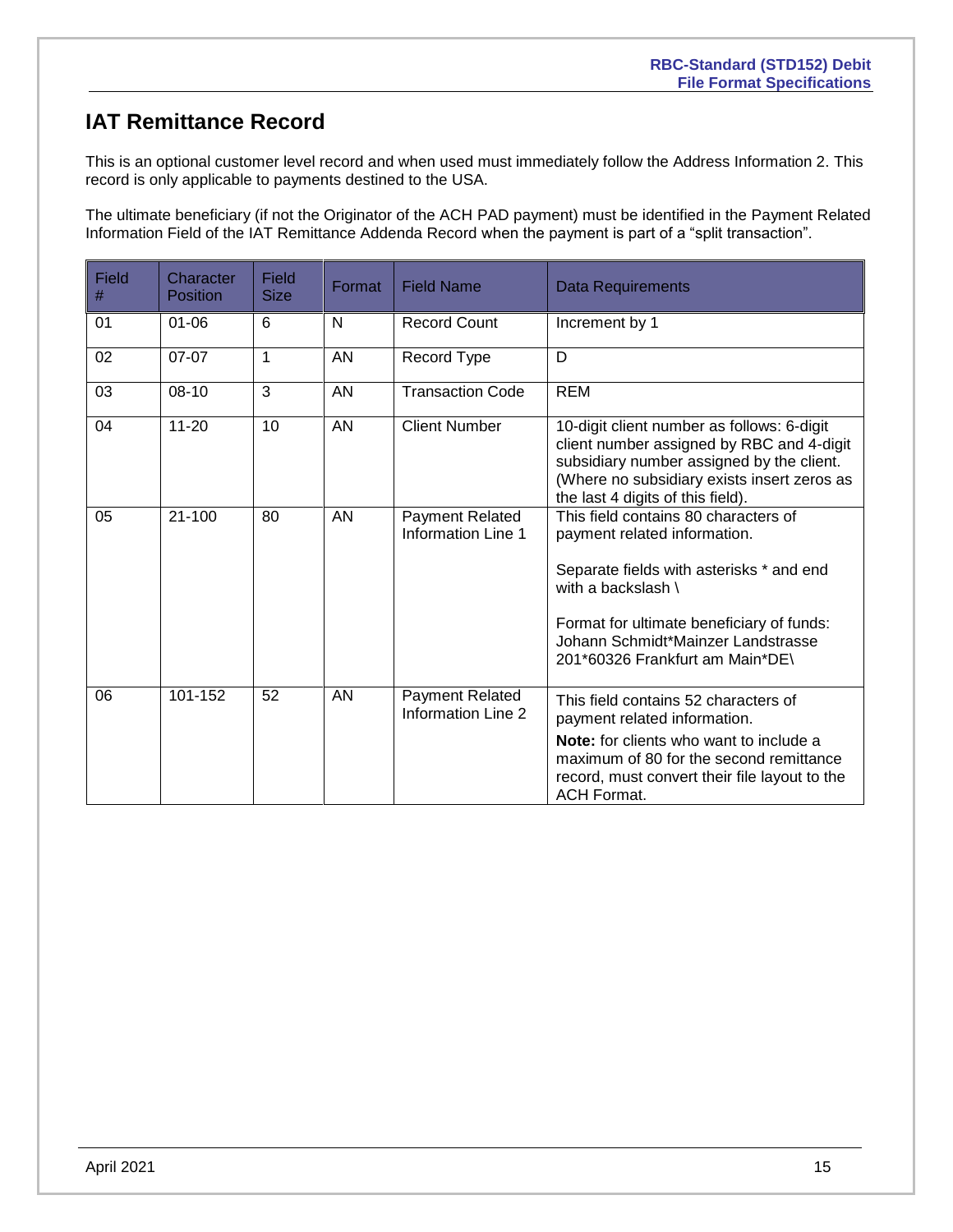# <span id="page-15-0"></span>**Trailer Record**

This trailer record is used to delimit the end of the input file and must be the last record on each file. When the file is processed, all payment records will be totaled and balanced to values on this trailer record.

| <b>Field</b><br># | Character<br><b>Position</b> | <b>Field</b><br><b>Size</b> | Format                  | <b>Field Name</b>                                                     | <b>Data Requirements</b>                                                                                                                                        |
|-------------------|------------------------------|-----------------------------|-------------------------|-----------------------------------------------------------------------|-----------------------------------------------------------------------------------------------------------------------------------------------------------------|
| 01                | $01 - 06$                    | 6                           | $\mathsf{N}$            | <b>Record Count</b>                                                   | Increment by 1                                                                                                                                                  |
| 02                | $07-07$                      | 1                           | <b>AN</b>               | Record Type                                                           | Z<br><b>Trailer Record</b>                                                                                                                                      |
| 03                | $08-10$                      | 3                           | AN                      | Transaction<br>Code                                                   | <b>TRL</b>                                                                                                                                                      |
| 04                | $11 - 20$                    | 10                          | AN                      | <b>Client Number</b>                                                  | Must be the same as the header record                                                                                                                           |
| 05                | $21 - 26$                    | 6                           | N                       | Reserved                                                              |                                                                                                                                                                 |
| 06                | $27-40$                      | 14                          | $\overline{\mathsf{N}}$ | Reserved                                                              |                                                                                                                                                                 |
| 07                | $41 - 46$                    | 6                           | $\overline{\mathsf{N}}$ | Total number of<br>debit payment<br>transactions                      | Number of debit payment transactions (type<br>D - Basic Payment Record only). Right justify<br>with leading zeros.                                              |
| 08                | 47-60                        | $\overline{14}$             | $\overline{N}$          | <b>Total value</b><br>debit payment<br>transactions                   | Amount of debit payment transactions (type D<br>- Basic Payment Record only). Right justify<br>with leading zeros.<br>Format \$\$\$\$\$\$\$\$\$\$\$\$ <i>¢¢</i> |
| 09                | $61 - 62$                    | $\overline{2}$              | $\mathsf{N}$            | Reserved                                                              | Zero fill                                                                                                                                                       |
| 10                | 63-68                        | $\overline{6}$              | $\overline{N}$          | <b>Total Number</b><br>Optional<br>Customer<br>Information<br>Records | Number of Customer Information Records<br>with Transaction Code type: RET, AD1, AD2,<br><b>REM</b><br>Right justify with leading zeros                          |
| $\overline{11}$   | 69-80                        | $\overline{12}$             | $\overline{AN}$         | Filler                                                                | <b>Blank</b>                                                                                                                                                    |
| $\overline{12}$   | $81 - 86$                    | $\overline{6}$              | <b>AN</b>               | Reserved                                                              | <b>Blank</b>                                                                                                                                                    |
| $\overline{13}$   | 87-149                       | 63                          | $\overline{AN}$         | Filler                                                                | <b>Blank</b>                                                                                                                                                    |
| 14                | 150-151                      | $\overline{2}$              | AN                      | Reserved                                                              | <b>Blank</b>                                                                                                                                                    |
| 15                | 152-152                      | 1                           | AN                      | Filler                                                                | <b>Blank</b>                                                                                                                                                    |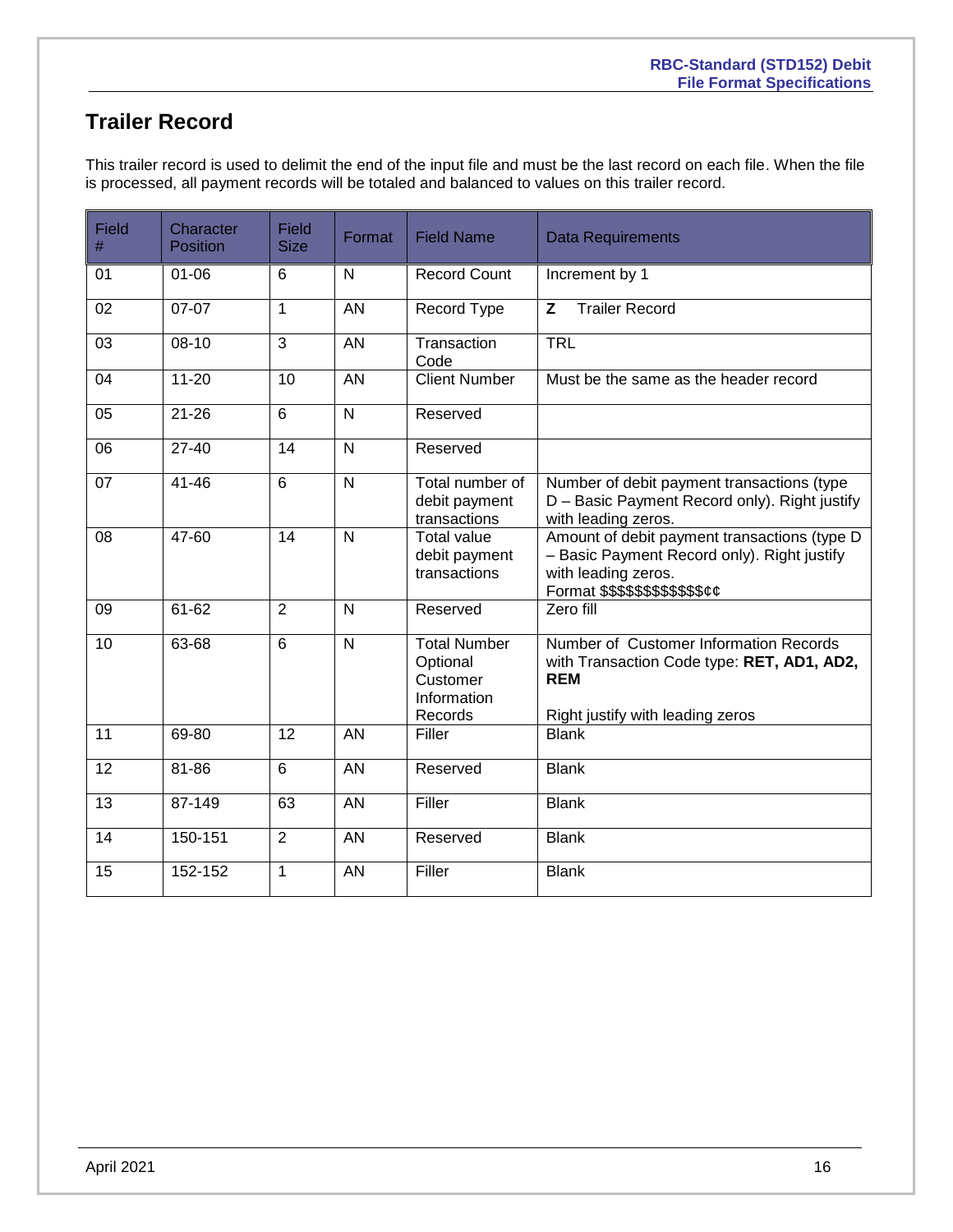# <span id="page-16-0"></span>**Appendix 1 – Canadian CPA Transaction Codes**

For the most recent listing of transactions codes refer to the ACH Direct Payments & Deposits Resource Centre. Quick Reference - Payment Transaction Codes

English:<https://www.rbcroyalbank.com/ach/> French: <https://www.rbcroyalbank.com/ach-fr/>

# <span id="page-16-1"></span>**Appendix 2 – USA Transaction Codes**

For all payments destined to accounts held at banks in the United States, one of the following codes must be used.

| Tran<br>Code | <b>Transaction Code Description</b>                | Tran<br>Code                           | <b>Transaction Code Description</b>                 |  |  |
|--------------|----------------------------------------------------|----------------------------------------|-----------------------------------------------------|--|--|
|              |                                                    |                                        |                                                     |  |  |
|              | <b>Demand Accounts Debit Records</b>               | <b>Savings Accounts Debit Records</b>  |                                                     |  |  |
| 027          | <b>Automated Payment</b>                           | 037                                    | <b>Automated Payment</b>                            |  |  |
| 028          | Pre-notification of Demand Debit<br>(zero-dollar)  | 038                                    | Pre-notification of Savings Debit (zero-<br>dollar) |  |  |
|              |                                                    |                                        |                                                     |  |  |
|              | <b>Demand Accounts Credit Records</b>              | <b>Savings Accounts Credit Records</b> |                                                     |  |  |
| 022          | <b>Automated Deposit</b>                           | 032                                    | <b>Automated Deposit</b>                            |  |  |
| 023          | Pre-notification of Demand Credit<br>(zero-dollar) | 033                                    | Pre-notification of Savings Credit<br>(zero-dollar) |  |  |
|              |                                                    |                                        |                                                     |  |  |